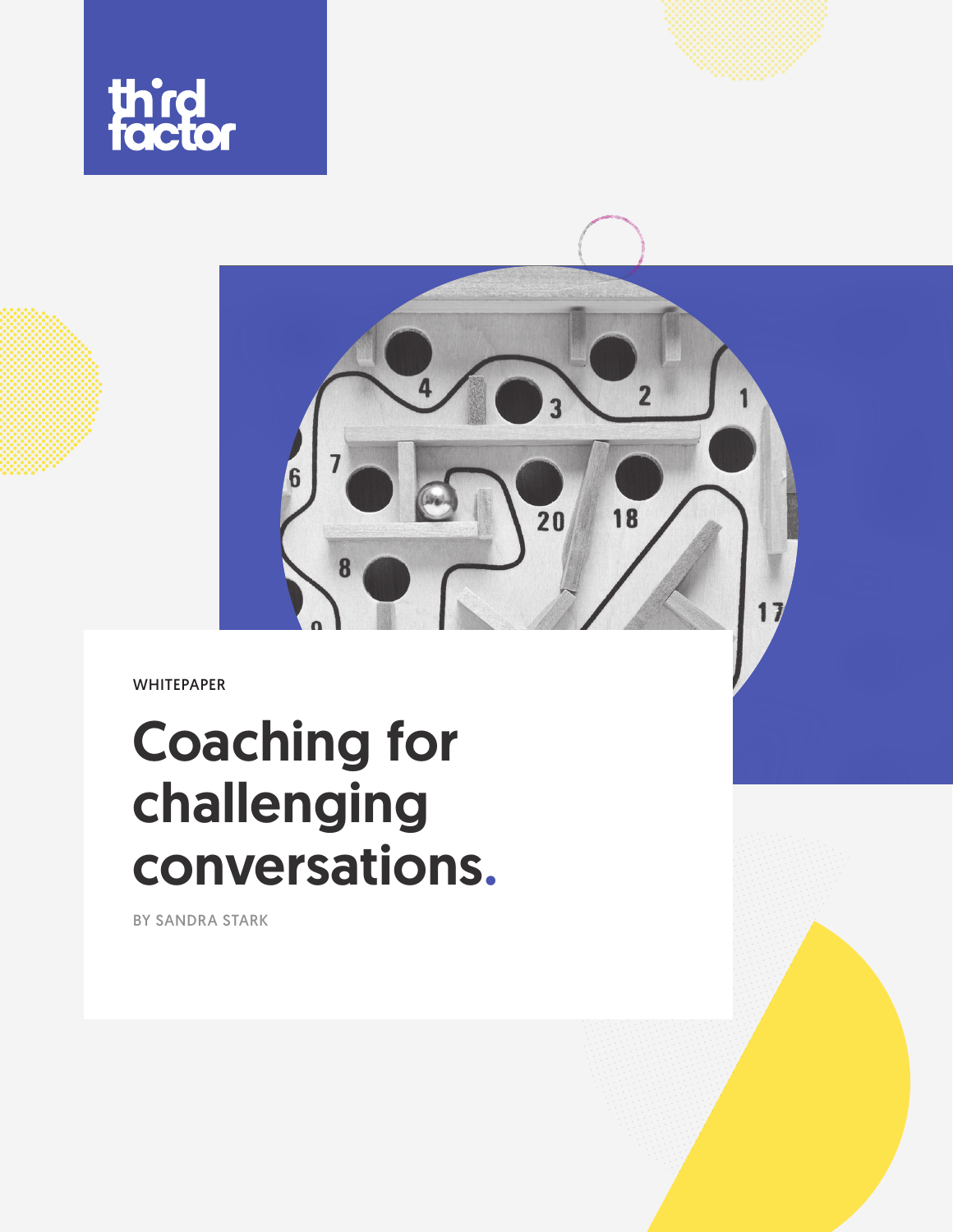If you are like most managers, one of the things you most dislike doing is having a challenging conversation with someone—especially if they are a hard worker, generally competent, but just falling down in a few places. Many managers avoid or soft-pedal the issue, only to watch that person deal with a more serious issue later, such as loss of promotion, less opportunity, smaller bonus, or lack of respect.

# **There are three types of challenging conversations in the work environment:**

- PERFORMANCE-RELATED You need someone to change how they are performing a certain task, such as the way they speak to the team or their attitude toward support staff.
- A DIFFICULT PERSONALITY OR TRAIT That is undermining relationships, office morale, team development and/or productivity. This difficult personality may be constant, or just emerge under certain circumstances, but it needs to be addressed.
- HARD TRUTHS A pattern of events that points to something needing to change. For example, your marketing plans aren't working, you're missing too many deadlines, we argue about everything related to this topic. Whatever the issue is, it's a hard truth that has to be addressed.

The underlying premise in each of these is that things aren't working as they are and something is going to have to change. The other person may not be aware this needs to change, they may not believe it needs to change, they may not want to make the change, but in your opinion it has to change.

## WHY IS THIS SO TOUGH?

What makes these conversations so difficult before we even start them? What is it we are afraid of? What causes the increased pressure and scares us about this conversation?

## **Here are some of our worst fears around these challenging conversations.**

- I might make it worse and escalate the problem.
- Any conversation around this topic may result in negative consequences to me. I could be rejected, lose the relationship, there could be retaliation, I may force an outcome I'm not prepared for (e.g., they quit).

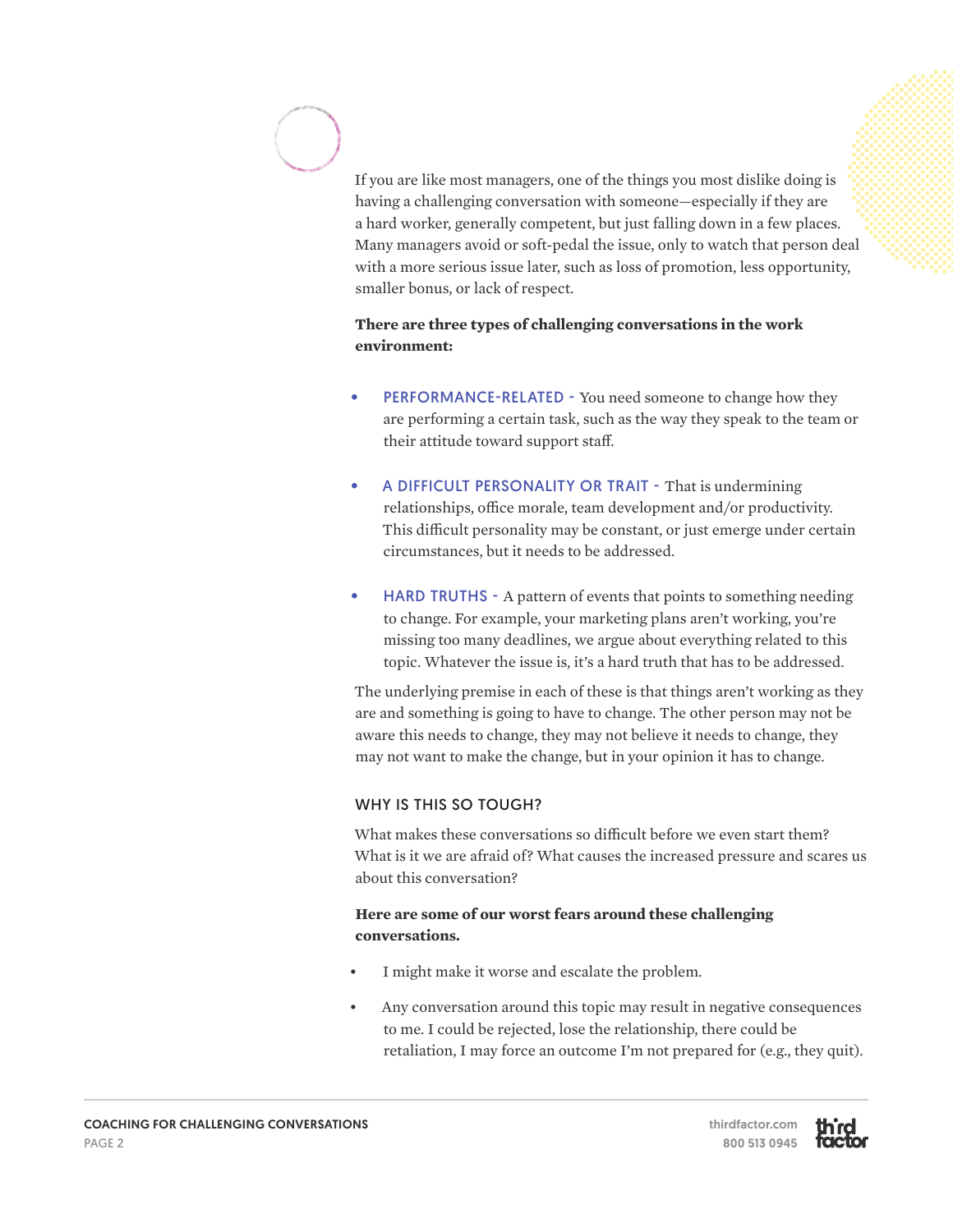

- This could violate unspoken agreements. There may be an unspoken agreement or norm that certain topics don't get raised in this organization, family or relationship.
- I may meet with irrationality or emotional outbursts.
- I may exhibit irrationality or emotional outbursts myself.
- I could end up looking like the bad guy.
- There could be hurt feelings—theirs or mine.
- I might discover I am part of the problem and I might have to change too.
- It takes up too much time.
- I may have to engage at a deeper level with this person. I may hear, or have to share, information that makes me uncomfortable.

Let's take a couple of these fears and explore a little further to see what is so scary. What we discover is that somehow it all really comes down to 'me' that I might get hurt, be hurtful, look bad, feel incompetent. For each of us the real challenge is how to reconcile being honest and direct with doing no harm to ourselves or to the other person.

## CAN'T I JUST IGNORE IT AND HOPE IT GOES AWAY?

Given how much trouble this is, why bother? What if we just don't confront? What are the results of not confronting? What if we just let it go and do nothing? Here are a few possibilities.

- The problem escalates rather than resolves.
- I get an outcome I don't want at a time when I least need it.
- Emotions build until someone blows up.
- I lose the relationship as my anger and disrespect grow.
- I lose my credibility with other staff because I don't deal with it.
- I could lose other staff.
- I undermine myself and my health.
- I lose my job.





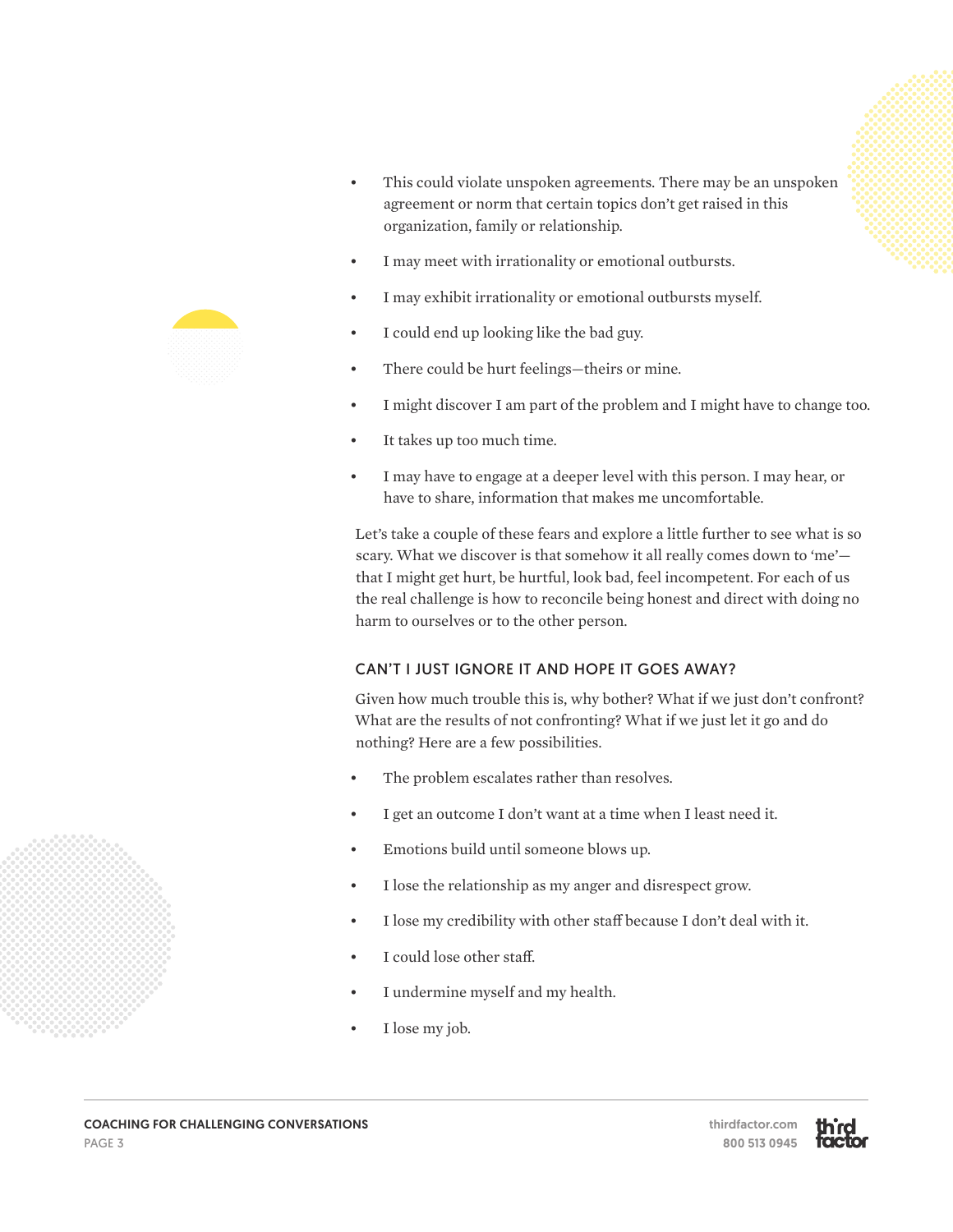Looking at the two lists it would seem that whether we confront or we don't, the outcome is not good. They look pretty similar. Both indicate we will get an outcome we don't want. But which of these lists actually represents the truth? The answer: the 'don't confront' list. By not confronting you will be guaranteed an outcome you don't want.

If you don't confront when it's needed you will continue to get behaviour you don't want, and your relationship will be harmed. Your communications will become contaminated by negative thoughts, feelings and actions, such as sarcasm, cynicism, ridicule and talking behind backs. Eventually this will lead to a damaged relationship, reduced commitment in the other person and longterm decline.

The first list, the 'what will happen if we confront' list, is a list of our fears about what could happen. It is not the truth. Yet some of us, in spite of all logic to the contrary, act as if this list is the truth, as if it is better not to confront.

What keeps that belief alive? During the anticipation phase, we often think of this conversation as a threat, and if you're like most people you will delay having to deal with something you feel is a threat. This is normal, as these are just survival instincts. To overcome them, we need to pay attention to how we are naming/thinking about this conversation.

If I believe it is a threat and … I therefore prepare for it as if it is a threat … What internal state am I creating? Fear and anger.

If we confront from a place of fear or anger, which is a place of reactivity, defensiveness and irrationality, we increase the probability of a self-fulfilling prophecy. The behaviours that come out of this negative internal state—to blame, punish, intimidate, embarrass, etc.—undermine our skills and reduce our choices for how to be.

## CONFRONTING EFFECTIVELY = OPPORTUNITY

Right up front we need to have tremendous clarity about a few things if we want to confront in an effective way—that is from a place of higher purpose and with a coaching approach. We need to think and talk about the opportunities in having the conversation.

There are many opportunities in learning to confront—for starters, increased trust.







PAGE 4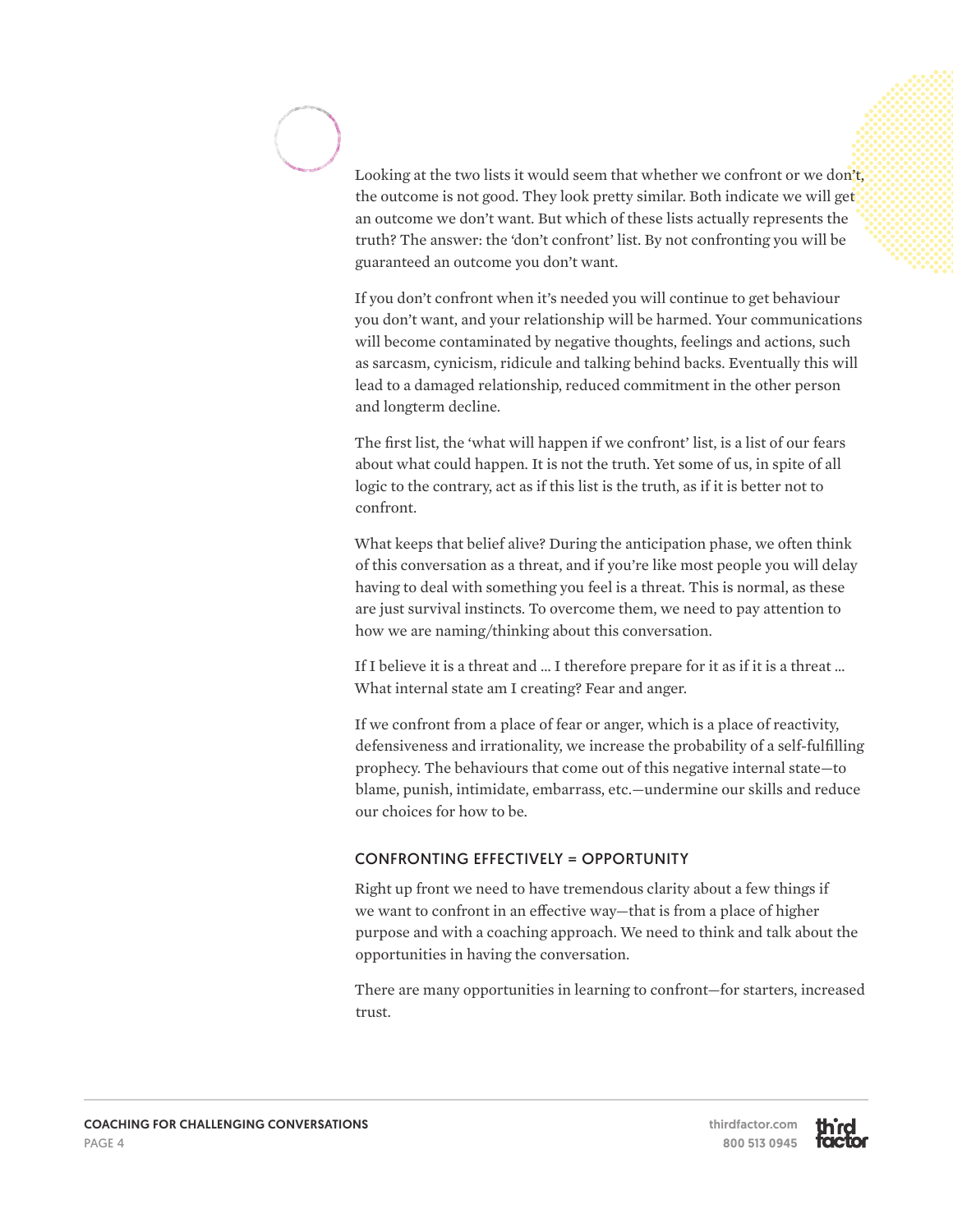

We want the people we coach to trust us. We often think they will trust us if we are nice to them; we equate trust with lack of discord. But we couldn't be more wrong. How you and your employees deal with discord is one of the biggest determinants of how much trust and respect you will have in one another. If you can treat everyone with respect and compassion when you are frustrated, angry and scared, then they can trust you. Discord, difficult topics and disagreement are absolutely unavoidable in authentic relationships, and dealing with them always presents an opportunity to increase respect and deepen the trust. However, if it is done poorly, it will undoubtedly weaken respect and trust.

This is especially true with someone who is charged with the responsibility of coaching another: the manager. If I am the coachee and you are my manager, my trust in you is built on the knowledge that you will act responsibly and fairly to help me improve—especially when something is wrong. I need to trust that you will not chicken out and leave me hanging out there doing it wrong or making a bad impression and messing up without telling me.

#### BEING 'BIG' ENOUGH

To successfully engage in this process you have to be big. When you're angry, frustrated, rushed, embarrassed, you're neck is on the line, you know you're right and someone is resisting, it's hard to be big—really hard.

I think intuitively we all know this and at some level we fear we just can't be that big or we think we shouldn't have to be, (he shouldn't have put me in that position), or we don't want to be. I hear phrases such as: "I'll just make matters worse." "It won't make any difference." "It won't be a positive experience in the end." "People may get hurt, angry, behave badly, relations will suffer"

We rarely say: "I'm just not a big enough person to pull this off." Well, to quote some very wise people: "Who are you not to be big?"

The map and the skills we teach in our Tackling Challenging Conversations course are really the most wonderful mini lesson and methodology for how to be big in a confrontational setting. From our point of view the question is not really whether to confront or not; it is how to confront in a way that communicates your best intentions and meets your highest purpose. To do that you need awareness, self-management skills, and a clear map of how to proceed.